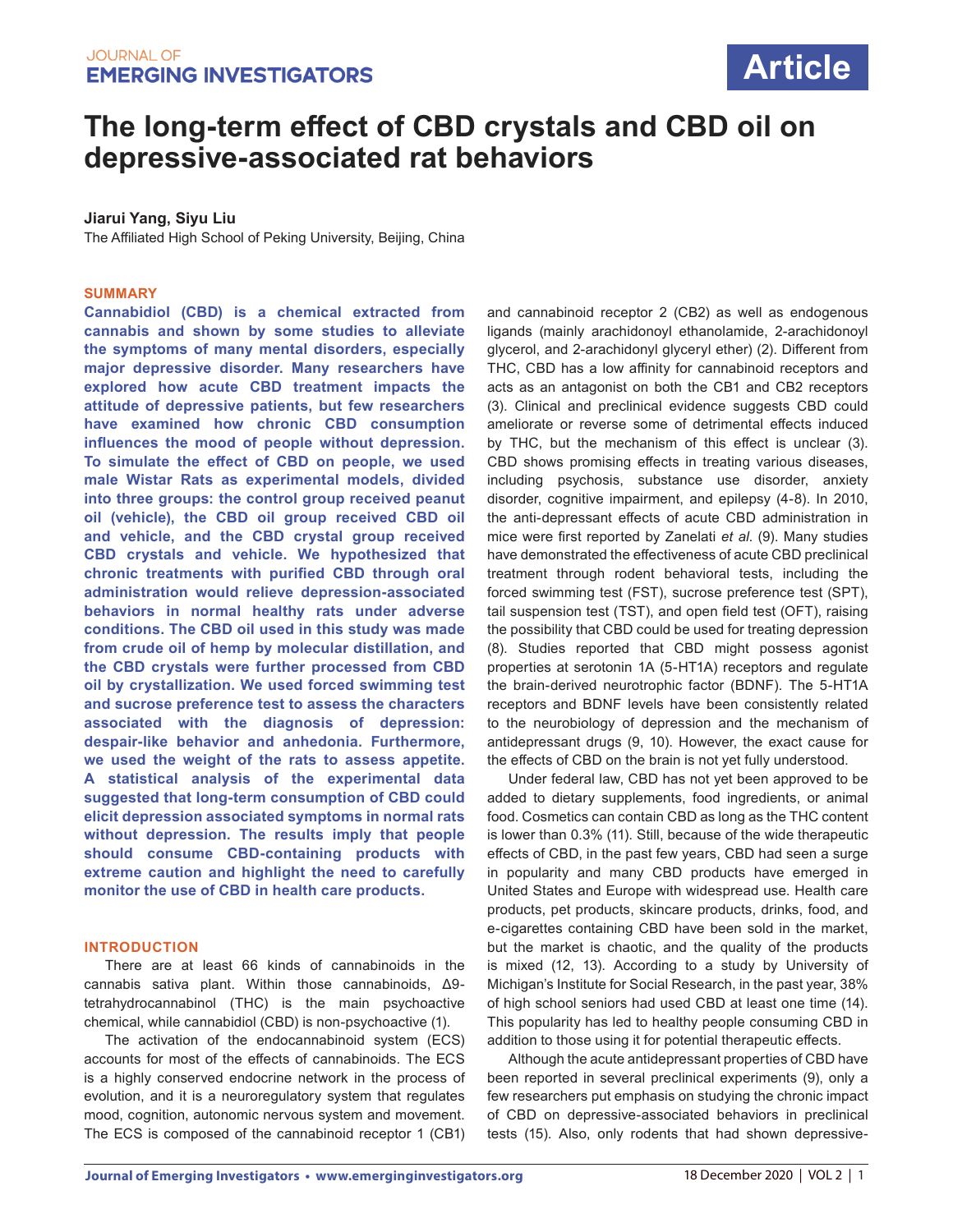associated behaviors, not healthy rodents, were included in the few chronic tests (16). In order to assess the potential of CBD in mood improvement and the safety of CBD as a health care product, it is necessary to monitor the impacts of CBD after repeated administration on healthy rodents. Therefore, the aim of the present study is to evaluate how chronic CBD treatment could affect the mood of healthy rats and compare the effects of purified CBD crystals and impure CBD oil in chronic treatments. We hypothesize that chronic treatments with purified CBD through oral administration would relieve depression-associated behaviors in normal healthy rats under adverse conditions and that impure CBD oil would not change the behaviors of rats. Our results from FST indicated that the chronic administration of both CBD crystals and CBD oil elicited depression-associated behaviors compared to the control group. We also observed that other ingredients in CBD oil affected the weight gain of the rats.



**Figure 1. The composition of the CBD oil.** The chromatogram and composition of the CBD oil were determined by high-performance liquid chromatography. The result of the chromatography showed that there were 17 kinds of chemicals presented in the CBD oil. The retention time for CBD was 4.700 mins, while the retention time for THC was 7.908 mins. The content of each substance is equal to the percentage of each peak area. The CBD content was 73.2%, and the THC content was 3.2%.

## **RESULTS**

This study compared the influence of oral intragastric administration of CBD crystals and CBD oil on 6-8 week-old male Wistar rats once a day for 21 days at a dose of 30mg/kg body weight. The CBD oil was made from crude oil of hemp by molecular distillation, and the CBD crystals were further processed from CBD oil by crystallization. Chromatography showed that there were 17 kinds of chemicals presented in the CBD oil, with CBD and THC comprising 73.2%, and 3.2%, respectively (**Figure 1)**. The result of the chromatography showed that after crystallization, there were only six substances present in the CBD crystals, and the percentage of CBD was 98.8% and THC was 0.2% (**Figure 2**).

Forced swimming test (FST) is used to model hopelessness and helplessness of the rats by putting them in extreme conditions. Rodents are placed into large graduated cylinders filled with water. In the beginning, rodents display active movements trying to escape. As time goes on, rodents tend to be less active and be more motionless. The rodents only exhibit minimal movement essential to keep their head above water. Immobility of the rodents is regarded as an indicator of despair (17).

In the forced swimming test, both CBD crystal and CBD oil treatments significantly shortened the active periods of the rats before they showed immobility as compared to the vehicle treatment (*p* = 0.00019 and *p* = 0.00021, respectively).



|                | Retention<br>Time[min] | Peak Area<br>[mAU] | Peak Height<br>[MAU] | Area<br>[%] | Height <sup>[%]</sup> | WOS[min] | Compound Name        |
|----------------|------------------------|--------------------|----------------------|-------------|-----------------------|----------|----------------------|
| T              | 3.467                  | 25.705             | 1.892                | 0.5         | 0.5                   | 0.18     |                      |
| $\overline{c}$ | 4.008                  | 10.495             | 0.992                | 0.2         | 0.2                   | 0.17     |                      |
| 3              | 4.758                  | 4683.473           | 405.755              | 98.8        | 98.9                  | 0.19     | Cannabidiol          |
| $\overline{4}$ | 7.925                  | 7.957              | 0.639                | 0.2         | 0.2                   | 0.19     | tetrahydrocannabinol |
| 5              | 9.633                  | 7.405              | 0.463                | 0.2         | 0.1                   | 0.26     |                      |
| 6              | 14.592                 | 7.565              | 0.378                | 0.2         | 0.1                   | 0.33     |                      |
|                | <b>SUM</b>             | 4742.601           | 410.120              | 100         | 100                   |          |                      |

**Figure 2. The composition of the CBD crystals.** The chromatogram and composition of the CBD crystals were determined by high-performance liquid chromatography. The result of the chromatography showed that after crystallization, there were only six substances present in the CBD crystals. The retention time for CBD was 4.758 mins, while the retention time for THC was 7.925 mins. The content of each substance is equal to the percentage of each peak area. The CBD content was 98.8%, and the THC content was only 0.2%.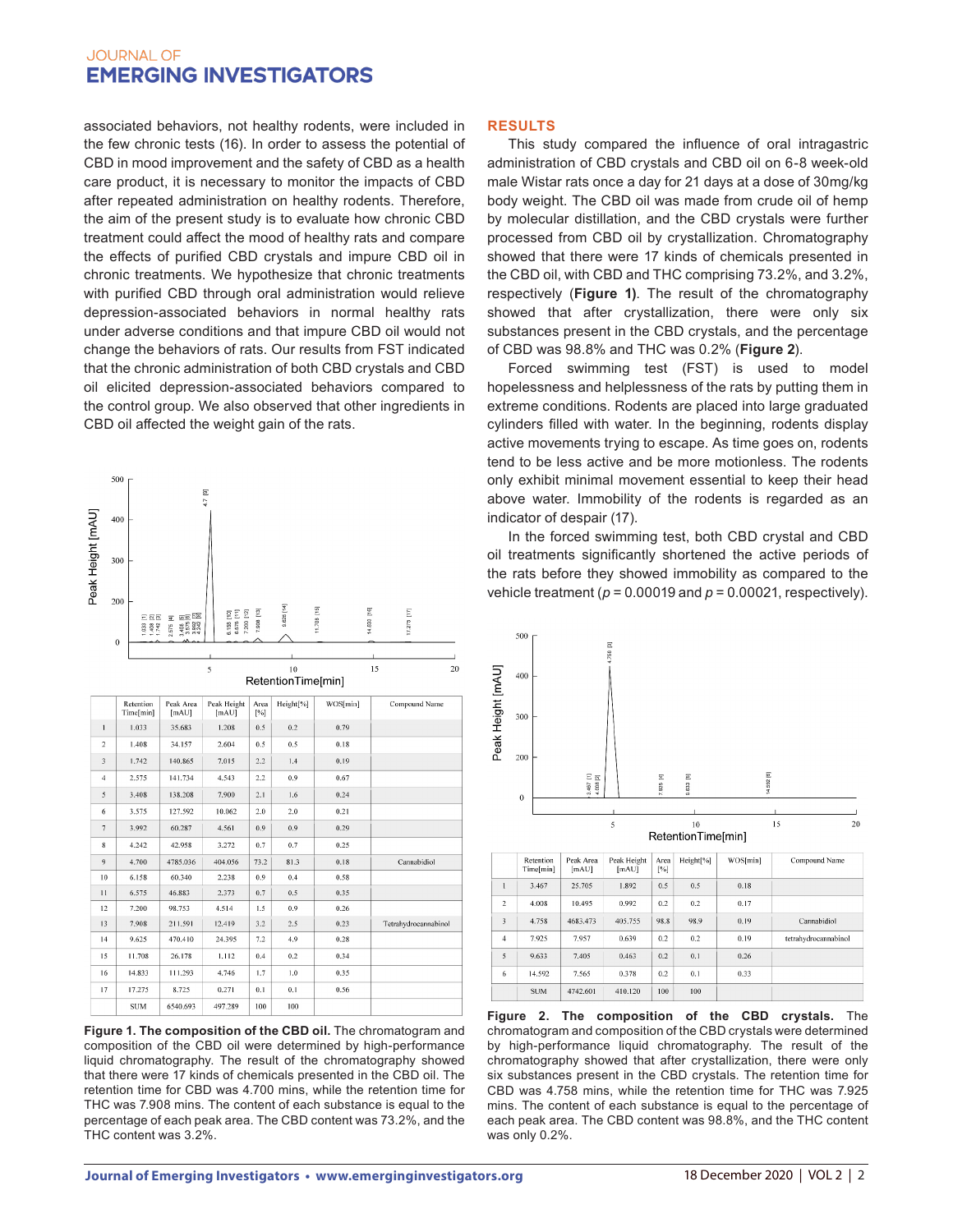

Figure 3. Effect of chronic administration of CBD on forced swimming test. CBD shortens the active periods (A), increases the immobility periods (B), and slows down the average swimming speeds of rats (C) in the forced swimming test regardless of the purity of CBD. The active periods before showing immobility, the immobility periods, and the average swimming speeds were recorded or calculated for three groups. The means were calculated. Data are presented as means, and error bars represent standard error of the mean (*n* = 10). \* indicates *p* < 0.05, \*\* indicates *p* < 0.01, \*\*\* indicates *p* < 0.001, and \*\*\*\* indicates *p* <0.0001.

However, no significant difference was observed between the CBD crystal and CBD oil groups (*p* = 0.93, **Figure 3A**). Additionally, both CBD crystal and CBD oil treatments significantly increased the immobility periods as compared to the vehicle treatment ( $p = 0.011$  and  $p = 0.016$  respectively). However, no significant difference is observed between CBD crystal and CBD oil groups (*p* = 0.82, **Figure 3B**).

Both CBD crystal and CBD oil treatments significantly slowed down the average swimming speeds of the rats as compared to the vehicle treatment ( $p = 0.00005$  and  $p =$ 0.0043, respectively). However, no significant difference was observed between the CBD crystal and CBD oil groups (*p* = 0.13, **Figure 3C**). Overall, compared with rats only treated with vehicle, rats treated with CBD crystals and rats treated with CBD oil spent less time swimming and were more immobile.

The sucrose preference test (SPT) is used to measure whether rats show anhedonia-like behavior. Anhedonia is the inability to experience pleasure from normally pleasurable activities and is a core symptom of depression in humans (18). This test assesses the animals' preference for sweettasting sucrose solution relative to plain water. Studies have shown that sucrose solution with 1-2% (wt/vol) would be the optimal concentration to distinguish whether or not animals have anhedonia syndromes (19).

Rats in the same treatment group (*n* =10/group) were placed into a single cage and the preference for sucrose against water was measured. The consumption of CBD, either oil or crystal, decreased the sucrose preference as compared to the control group (**Figure 4**). The sucrose preference of the control group, the CBD crystal group, and the CBD oil group were respectively 73.57%, 67.74%, and 57.29%. Also, compared with the CBD crystal group, the CBD oil group showed even less sucrose preference. The total volumes of water consumed by the control group, the CBD crystal group, and the CBD oil group were respectively 439 mL, 589 mL, and 391 mL **(Figure 5**).

Animals' weight can be used to assess appetite and food consumption, which can reflect the influence of CBD. Rats were weighed on the first and seventh day after purchase,

and then every four days after that. Intragastric administration of CBD began on the tenth day. At the initial time point, the mean weight of the rats in the control group, CBD crystal group, or CBD oil groups was respectively 287.7, 283.7, and 284.2 grams. On the seventh day, the mean weights of the rats in the control group, CBD crystal group, or CBD oil groups were respectively 314.7, 317, and 314.4 grams. There were no significant differences in mean weight between the groups, during these two weighing sessions before CBD intragastric administration. To rule out the effect of original weight, the ratio of daily weight to original weight of each group was calculated (**Figure 6**). After 21 days of chronic treatments, the mean weight ratios of the control group and the CBD crystal group showed significant differences compared with that of the CBD oil group ( $p = 0.0039$  and  $p = 0.03$ , respectively). The CBD oil group had a significantly lower body weight compared to the vehicle control and CBD crystal groups.



**Figure 4. CBD decreases the sucrose preference of the group.**  As 10 rats were placed in the same cage and the sucrose preference was not individually recorded, therefor there are no statistics. The sucrose preference of the control group, CBD crystal group, and CBD oil group are respectively 73.57 %, 67.74 %, and 57.2 9%. Both the CBD crystal group and CBD oil group showed lower sucrose preference than the control group. The sucrose preference is calculated using the equation: sucrose solution intake/(sucrose solution intake + tap water intake). There were 10 rats in each cage.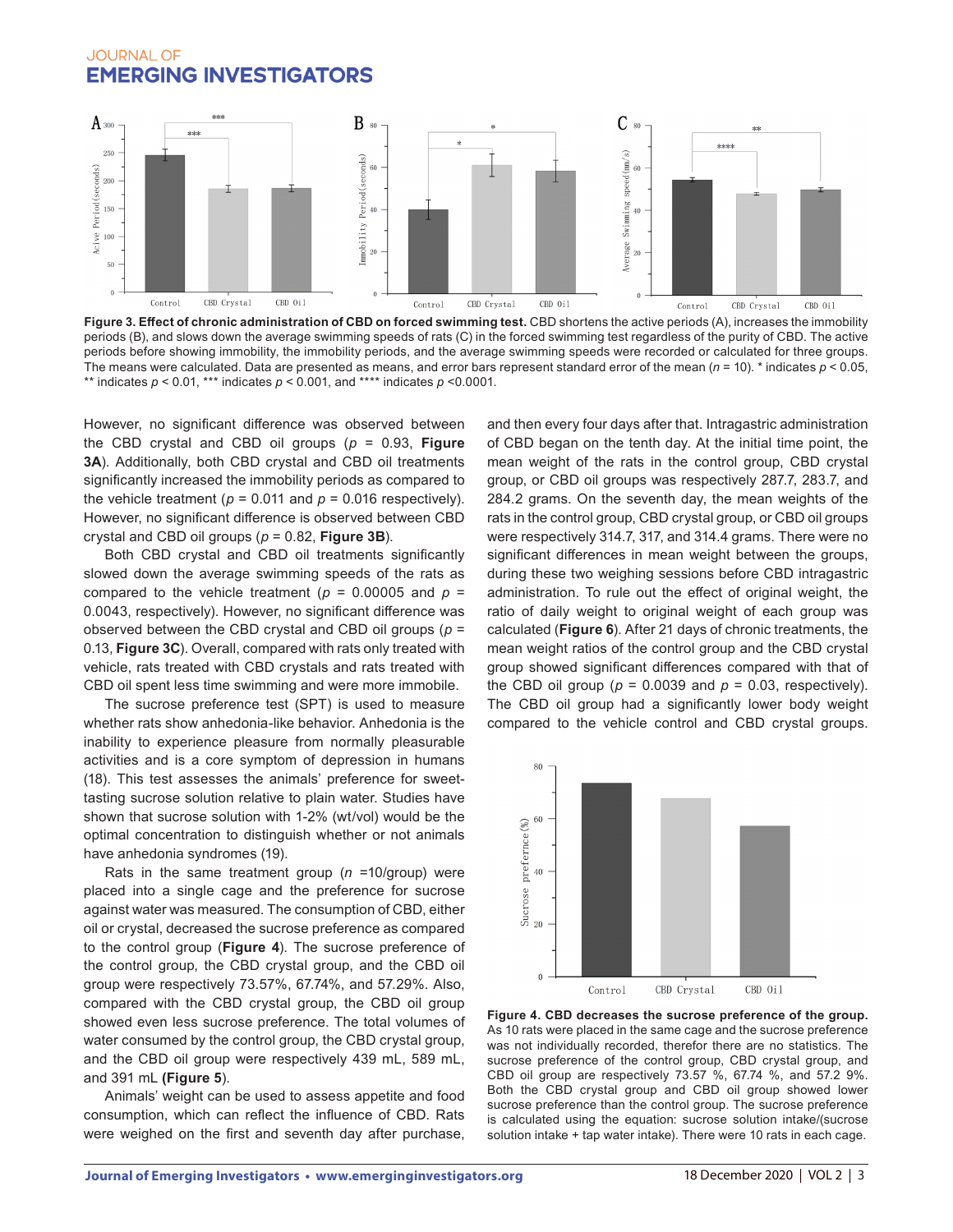There was no significant difference in the mean weight ratio between the CBD crystal group and the control group. These data indicated that the impurities in the CBD oil affected the weight gain of the rats compared with CBD crystals.

### **DISCUSSION**

In the present study, we hypothesized that that chronic administration of purified CBD products would be able to relieve depression-associated behaviors in normal healthy rats under adverse conditions, but the results from FST did not confirm this hypothesis. On the contrary, the chronic administration of both CBD crystals and CBD oil elicited depression-associated behaviors compared to the control group.

The consumption of CBD shortened the active periods during swimming for rats in the CBD crystal group and CBD oil group as compared to the control group (*p* < 0.001, **Figure 3A**). An active period accounts for the rats' persistence when they are trying to escape and is defined as the period between when a rat is first put into water and when the rat starts to show immobility. The shortened active period implied that under adverse conditions, rats revealed less persistence when treated with CBD crystals, or CBD oil. This result indicates that after taking CBD products for a long period, the rats had behavioral patterns associated with anxiety and pessimism under adverse conditions.

Compared to the control group, repeated CBD treatments using CBD crystals and CBD oil increased the immobility period for normal rats ( $p = 0.011$  and  $p = 0.016$ , respectively; **Figure 3B**). As the passive immobility period is considered representative of behavioral hopelessness and helplessness in human depression, rats that exhibit more immobility are thought to have behavioral patterns associated with depression (20). The results of the tests showed that male Wistar rats treated with CBD crystals, or CBD oil demonstrated more behavioral patterns associated with depression than rats



**Figure 5. Total water consumption for the three groups.** The total volumes of water consumed by the control group, the CBD crystal group, and the CBD oil group were respectively 439 ml, 589 ml, and 391 ml. There were 10 rats in each cage.

treated only with vehicle. This result demonstrates potential of CBD consumption to elicit depression-associated symptoms in normal people.

The consumption of CBD slowed down the average swimming speed, a measure of activity level, of rats in the CBD crystal and CBD oil groups as compared to the control group (**Figure 3C**). The swimming speed differences induced by the CBD crystal group and the CBD oil group were statistically significant compared with the control group, as both *p* values are less than 0.01. These results showed that the consumption of CBD reduced the active level of the rats.

The consumption of CBD also decreased sucrose preference. Lower sugar preference is thought to reflect the anhedonia condition present in human depression. The CBD crystal group and the CBD oil group had lower sucrose preferences than the control group. Although the lower sucrose preference may suggest that the rats treated with CBD exhibited anhedonia-like behavior, but we could not draw any strong conclusions for this SPT experiment, because the sucrose preference was not individually recorded.

After chronic treatments, both the CBD oil group and CBD crystal group had apparently shorter active periods, significantly longer immobility periods, and obviously slower swimming speeds compared to the control group (**Figure 3**). These results showed that the consumption of CBD elicited depression-associated behaviors in the rats. However, some



**Figure 6. Change in the weight ratio of daily weight to original weight of rats for a month.** The impurities in the CBD product had an effect on the weight of the rats. The weight of the rats was measured, and the weight ratio of daily weight to original weight of each group is shown on the Y-axis. The number of days from the beginning of feeding is indicated on the X-axis. At the start of the experiment, the weight ratios showed no significant difference among the groups. At the end of the experiment, after three weeks of the intragastric administration, the mean weight ratio of the control and the CBD crystal groups was significantly greater than that of the CBD oil group. However, the weight ratio of the control group showed no significant difference withthat of the CBD crystal group throughout the experiment. Data are given as mean ratio, and error bars represent standard error of the mean ratio  $(n = 10)$ . \* indicates  $p$  < 0.05, \*\* indicates  $p$  < 0.01. There is no significant difference between the points without asterisks plotted for the same day.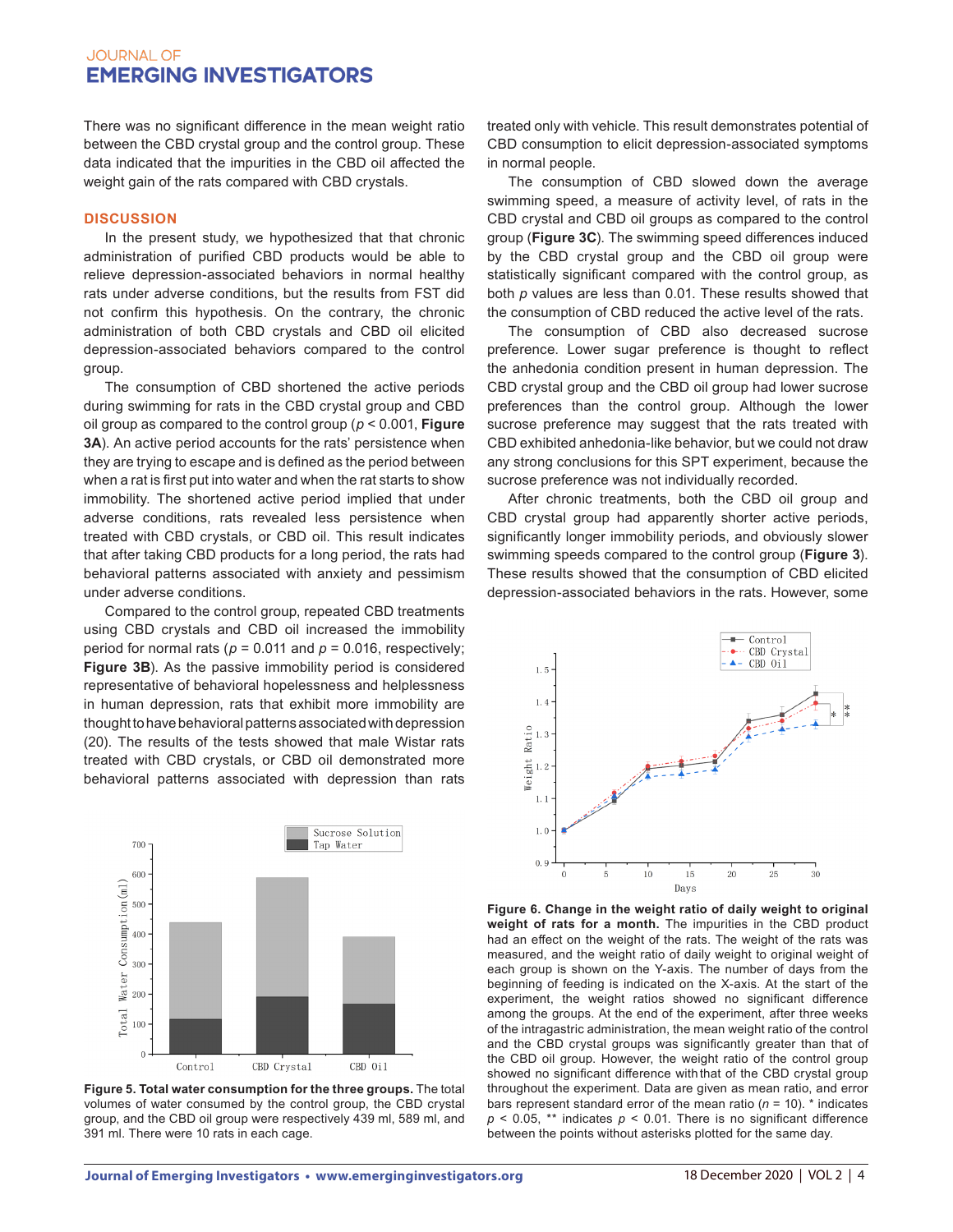studies have reported that CBD showed an antidepressantlike property, as acute CBD administration (30 mg/kg body weight) significantly reduced the immobility time compared to the vehicle group, without changing locomotor activity in the open field test or altering hippocampal BDNF levels (9-10). Even though there are some minor differences in methodology, such as total swimming period, it is unlikely that the difference in results between acute and chronic administration of CBD could be explained by these factors. The treatment time period of our study is very short, so future studies could treat normal healthy rats for longer periods of time and examine more behavioral and physical indicators of depression-like symptoms.

Only a few long-term studies conducted using depressive rat models showed that CBD has an antidepressant-like property. Campos *et al*. claimed that CBD administration (30 mg/kg of body weight) for 14 days prevented the anxiogeniclike effect of chronic unpredictable stress (CUS) in wild type mice in the novelty suppressed feeding test and elevated plus maze (21). Linge *et al*. reported that chronic CBD treatment provided both fast-acting and sustained antidepressantlike effects for an olfactory bulbectomy mouse model of depression (OBX) in open field and sucrose preference tests (16). That these two studies present results that are different from our study's findings may be related to animal species, behavior tests, or the health conditions of animal models. Both of the chronic tests used animal models, CUS and OBX, which displayed depressive behaviors before the CBD treatment, while our long-term experiment used healthy rats as subjects.

Similar to our findings, another study using normal healthy Lister-hooded rats showed that chronic administration of CBD produced an anxiogenic-like effect (22). The results of that study further showed that chronic administration of CBD significantly decreased BDNF expression in the hippocampus and frontal cortex (22). The neurotrophic hypothesis of depression suggests that BDNF is reduced in depression and increased after antidepressant treatments. The decrease in BDNF level could represent depression in rats. These results suggest that chronic administration of CBD has the potential of eliciting depressive-like behaviors in healthy rats, but this speculation needs to be thoroughly tested in the future.

Other ingredients in CBD oil affected the weight gain of the rats. At the end of the experiments, there were apparent differences between the mean weight ratio of the oil group and those of the control group and the CBD crystal group (*p* = 0.0039 and  $p = 0.03$ , respectively) (**Figure 6**). The presence of other cannabinoids in the CBD oil could be the cause for the slow weight gain rate. This suggests that the effect of CBD purity on human health should also be taken into account in licensing for market sales (12-13, 23).

Many researchers have already studied the effects of CBD on the human body. For healthy people, some studies used the dose of 10 mg/day or 3 mg/kg body weight, which is a much smaller dose than the dose in this study (24-25).

For patients with psychotic symptoms, the therapeutic doses were 600-1500 mg/day (26-29). This higher therapeutic dose is more comparable to the dose of 30 mg/kg used in this study. Although a lower dose maybe yields less distinct behavioral effects, but the effect of a long-time administration should be further studied. Therefore, additional long-term multi-dose studies are needed to determine the optimal dose for healthy individuals.

For humans, acute and chronic CBD administrations may have different effects. The mechanism of action underlying the effects of CBD seems to be complex. However, chronic CBD studies on humans are still scarce. Our study provides evidence for the possibility that CBD could elicit depression when consumed by normal people for a long period. Our experiments also highlight the need for carefully monitoring CBD dose and its effects when used in health care and medicine.

## **METHODS**

### **CBD preparation**

In this study, crude hemp oil (supplied by Beijing Beihua Engineering Co., China) was used as the raw material. Using an operating temperature of around 110°C and an operating pressure (absolute) of approximately 40 Pa, the crude oil went through the first distillation step to remove the volatile components, comprising about 15-20% of the total weight. The residue from the first distillation went through a second distillation at the operating temperature of approximately 160°C and operating pressure of approximately 5Pa. The distillate was the middle product, which was called CBD oil. In order to obtain a CBD product of higher purity, the CBD oil was further crystallized. First, CBD oil was heated to approximately 60°C. As the CBD oil cooled down slowly, the CBD started to crystallize out. Under the final temperature of around 5°C for several days, CBD crystals could be obtained after filtering, washing, and drying. The composition of the CBD oil and the CBD crystals were determined by high performance liquid chromatography with C18 column (Shimadzu, Japan ).

### **Animals**

Male Wistar rats weighing 270-300 g were used as the experimental subjects. Thirty male Wistar rats (between six and eight weeks old) were purchased from the Medical Discovery Leader Company (Beijing, China). Rats were housed in stainless steel cages (535x390x200 mm), with ten rats per cage under a 12h-12h dark, light cycle (dawn at 7 am). Humidity maintained between 20% and 40%, and room temperature was between 20–23°C (30). Food and water was provided ad libitum. Rats were allowed to acclimate to the living environment for nine days prior to the beginning of the test. Rats were weighed on the first day and the seventh day after purchase, and then they were weighed every four days.

## **CBD administration**

Thirty mg/kg of purified CBD crystals or CBD oil dissolved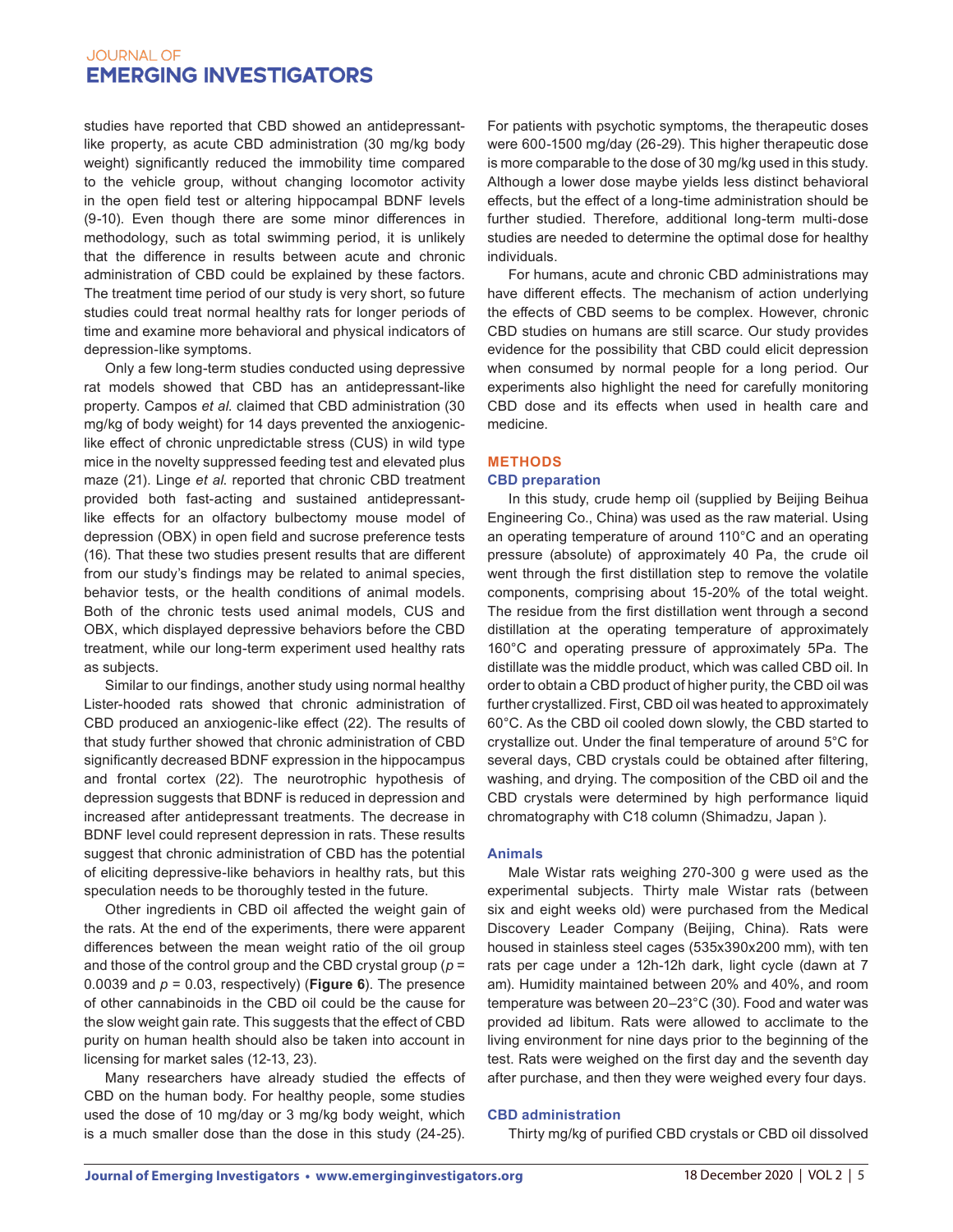in peanut oil (vehicle) as a dose (8). CBD crystals, CBD oil, and vehicle solution were prepared immediately before use. The solution was prepared together for thirty rats at a ratio 3:1 (mg solute / mL vehicle). Thirty Wistar male rats were randomly separated into three groups (10 rats per group). The three groups were fed with CBD crystal solution, CBD oil solution, or only peanut oil (vehicle), through intragastric administration using a 10 mL syringe (Jiangsu Zhiyu Medical Equipment Co. Ltd.) and a 10 cm gavage needle (HL-GWQ-16, Beijing Heli Science and Technology Development Co. Ltd.). The rats consumed these solutions at about 10 o'clock every morning once a day for 21 days. The volume of the solution which a rat consumed was calculated according to the weight of the rat.

### **Forced swimming test**

The forced swimming test began the day after the rats had finished their 21 days of intragastric gavage, between 10 am and 3 pm in an experimental room. Rats were placed in a cylinder (45 x 20 x 30 cm) and water at a temperature of 24°C ± 2°C was added. The water was so deep that the rat could not reach the bottom with its feet or tail. The rat was immersed in the cylinder for six minutes. The total immobility time was measured based on how long it took the rat to stay afloat without a struggle and keep its head above water using only a minimum amount of movement (31). The test also monitored the active period before showing immobility, the amount of time between when the rat was first placed into the cylinder and when despair-like behaviors started. Swimming was a non-stationary activity and the swimming time was calculated by subtracting the total immobility time from the total test period. At the beginning of each trail, rats were initially placed in the same position to avoid environmental effects. When the experiment was over, the animal was dried with a towel. Between test animals, cylinders were cleaned and water was replaced to prevent the effects of water pollution (21)

The whole experiment was recorded by a video analysis system (Model number: ZS-001, Beijing Zhongshi Dichuang Technology Development Co., Ltd.). This avoided the subjective error and interference to experimental rodents by manual observation. Thus, the objectivity and reliability of the experimental results could be ensured. It could display indicators in various ways: exporting a trajectory diagram, trajectory coordinates, and average swimming speed. The behavior of the rats was recorded during the experiment and the experimenter could play back the recording for manual calibration. The active period before showing immobility, the immobility period, and the swimming distance were recorded. Swimming speed was calculated by dividing the distance by the swimming time.

## **Sucrose preference test**

The sucrose preference test began one day after the forced swimming test's last day. Sucrose water was prepared by dissolving sucrose in pure water to form a 1% weight/ volume sucrose solution. Forty-eight hours before the actual experiment, the mice were given adaptive training, which reduced their anxiety about the sucrose solution (18). Rats in the same treatment group were placed in the same cage (10 in each cage) to adapt to the SPT condition by placing sucrose and water bottles in the cages at the same time. Water or food was still available during the adaptive training and the actual experimental period. On the test day, each group was given two identical 500 mL bottles: one contained sucrose solution (1%) and one contained drinking water. Over the next 24 hours, the animals were given the opportunity to drink at their will (18). To minimize the influence of water bottles' positions, the positions of the two bottles were turned every 8 hours. The volumes of the sucrose solution, drinking water, and total liquid consumption were recorded before and after the experiment. The ratio of sucrose solution intake to total liquid intake is defined as the sucrose preference. The following formula was used to determine sucrose preference: sucrose preference = sucrose solution intake / (sucrose solution intake + water intake) × 100%.

## **Statistical analysis**

For statistical analysis, the mean and standard deviation of the data was calculated. The sample fulfilled the following criteria: first, the sample was randomly selected from the population and randomly assigned to three different groups; second, although the sample did not reach the standard threshold (sample size  $\geq$  30), there were no major outliers or skewness in the three groups. Thus, the distribution of the sample could be assumed as approximately normal distribution. The data of the forced swimming test and the data of the weight ratios for the three groups were analyzed using one-way ANOVA. If the calculated *p*-value was less than 0.05, the difference was considered statistically significant between the two groups.

**Received:** August 4, 2020 **Accepted:** December 12, 2020 **Published:** December 18, 2020

## **REFERENCES**

- 1. Ross, Hamish Redmond, *et al*. "Inhibition of Recombinant Human T-Type Calcium Channels by Δ9- Tetrahydrocannabinol and Cannabidiol." *Journal of Biological Chemistry*, vol. 283, no. 23, 2008, pp. 16124– 16134.
- 2. Pertwee, R.G., Ross, R.A. Cannabinoid receptors and their endogenous ligands. *Prostaglandins, Leukot. Essent. Fat. Acids,* vol. 66, 2002, pp. 101–121.
- 3. Boggs, Douglas L, *et al.* "Clinical and Preclinical Evidence for Functional Interactions of Cannabidiol and Δ9- Tetrahydrocannabinol." *Neuropsychopharmacology*, vol. 43, no. 1, 2017, pp. 142–154.
- 4. Mandolini, G. M., *et al*. "Pharmacological Properties of